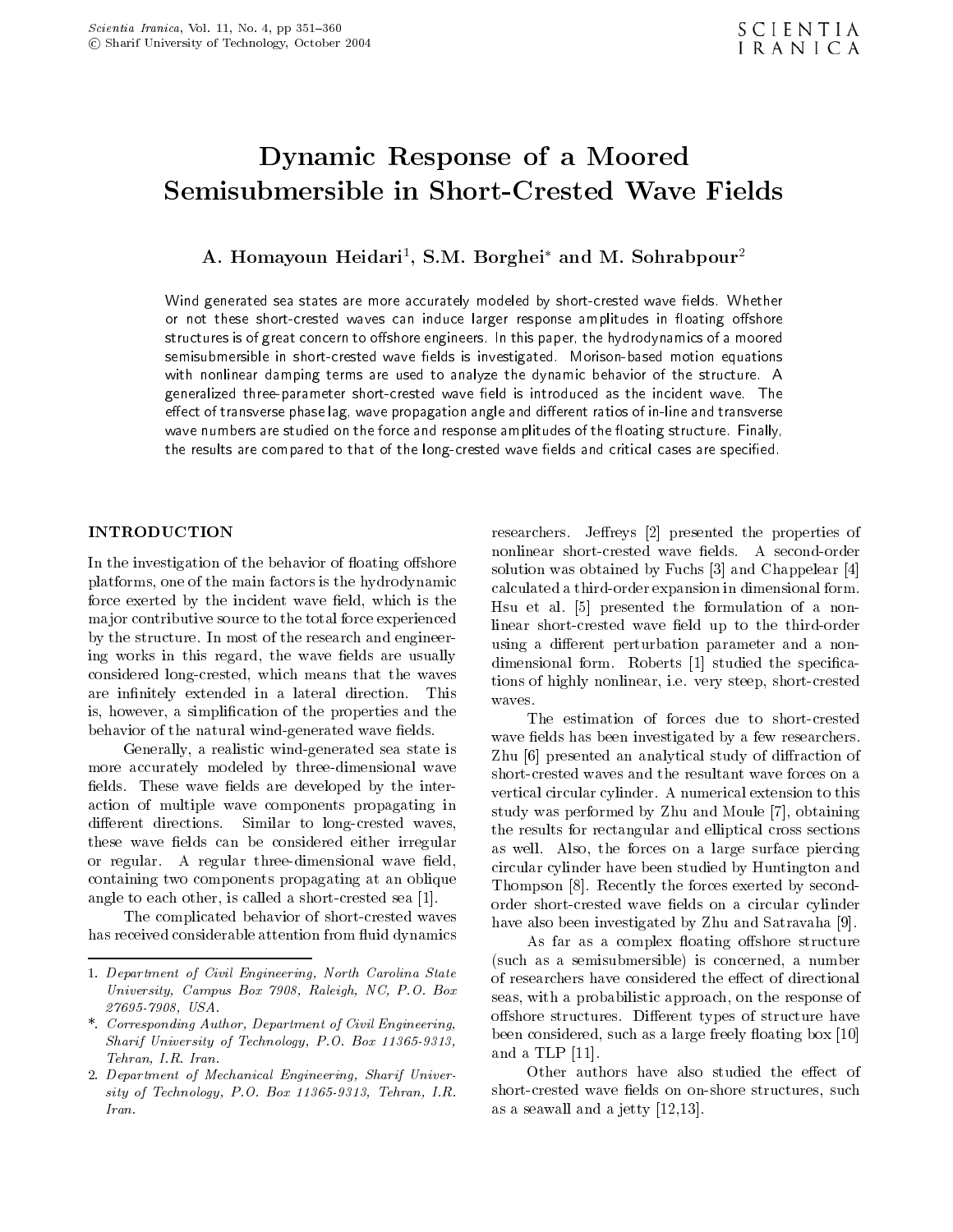However, to the authors' knowledge, So far no one has studied the response of <sup>a</sup> moored compound offshore structure to a deterministic short-crested wave field. In this research work, the behavior of a moored semisubmersible in short-crested wave fields is investigated. <sup>A</sup> generalized model for a linear deterministic short-crested wave field is introduced, which depends on three parameters. These parameters, for which the parameter study is performed here, are the ratio of wave numbers in in-line and transverse directions, the transverse phase lag and the wave incidence angle, which form the most general definition of regular shortcrested wave fields.

The dynamics of the structure is solved in the frequency-domain, considering the nonlinearity of the viscous damping term. The equation of motion is solved in three-dimensions, considering all the six possible degrees of freedom for the structure.

Using the developed computer program based on the strip theory, the effect of the variation of the transverse phase lag on the hydrodynamic forces and the response amplitude of the structure is studied for different wave number ratios. Also, the effect of wave incidence angle on the forces and responses is investigated.

Finally, the results are compared to dynamic responses induced by a long-crested wave field with the same total wave number, to investigate the possibility of larger responses in short-crested wave fields.

## WAVE FIELD FORMULATION

<sup>A</sup> short-crested wave system, as is produced by two progressive waves propagating at an oblique angle to each other, is considered here. Hsu et al. [5] presented the formulation of a short-crested wave field up to third-order by the perturbation method. The field presented by Hsu is defined by the angle between the propagation direction of two regular waves, which form the short-crested wave field by interacting.

A system of Cartesian coordinates with  $x$  and  $y$ being on <sup>a</sup> still water level and <sup>z</sup> pointing upward is considered. Assuming that the resultant wave field is propagating along the <sup>x</sup> axis, the interaction angle of two progressive waves divides the total wave number between the in-line and transverse direction as:

$$
\kappa_x = \kappa \cos \Theta, \quad \text{and} \quad \kappa_y = \kappa \sin \Theta,\tag{1}
$$

where  $\kappa_x$  is the in-line wave number (along x axis),  $\kappa_y$ is the transverse wave number (along y axis),  $\kappa$  is the total wave number, which is defined by  $\kappa^2 = \kappa_x^2 + \kappa_y^2$  $\sigma$  y and  $\sigma$ and - is the interaction half-angle of two progressive of two progressive of two progressive of two progressive waves, as presented in Figure 1.

The first-order potential function for this short-



Figure 1. Denition sketch for short-crested wave propagating on  $x$  axis.  $L$  is the wave length of each component.

crested wave field can be written as  $[6]$ :

$$
\phi(x, y, z, t) = \frac{gH}{2\omega} \frac{\cosh(\kappa(z+h))}{\cosh(\kappa h)} \sin(\kappa_x x - \omega t) \cos(\kappa_y y),\tag{2}
$$

where  $g$  is the acceleration of gravity,  $H$  is the wave height, h is the water depth,  $\omega$  is the wave angular frequency and  $t$  denotes time. Here, the wave angular frequency is defined by the total wave number using the dispersion relation:

$$
\omega^2 = g\kappa \tanh(\kappa h). \tag{3}
$$

In addition to the parameters that are needed to describe a regular long-crested wave field, the abovementioned short-crested wave inherently depends on an additional parameter, which is the interaction angle,  $\Theta$ .

Moreover, by the definition in Equation 2, the lateral crest is forced to be on the x axis, i.e.,  $y = 0$ . Since the location of this lateral crest can affect the kinematics of the wave field around the structure, the transverse phase lag is introduced, by which, one will be able to set the position of the lateral crest on the  $y$ axis.

The generalized short-crested wave field can now be introduced by considering the transverse phase lag and the wave incidence angle as:

$$
\phi(x, y, z, t) = \frac{i g H}{2\omega} \frac{\cosh(\kappa(z+h))}{\cosh(\kappa h)} \exp\{i(\kappa_{nn}x + \kappa_{nt}y)\}
$$

$$
\cos(-\kappa_{tn}x + \kappa_{tt}y + \theta)e^{-i\omega t}, \qquad (4)
$$

where  $\theta$  is the transverse phase lag,  $i = \sqrt{1}$  and the components of wave numbers are defined as:

$$
\begin{cases} \kappa_{nn} = \kappa_n \cos \alpha \\ \kappa_{nt} = \kappa_n \sin \alpha \end{cases} \text{ and } \begin{cases} \kappa_{tt} = \kappa_t \cos \alpha \\ \kappa_{tn} = \kappa_t \sin \alpha \end{cases}, (5)
$$

where  $\alpha$  is the wave propagation angle relative to  $x \mapsto \alpha$  is the in-line wave number of  $\alpha$  in-line  $\alpha$  in  $\alpha$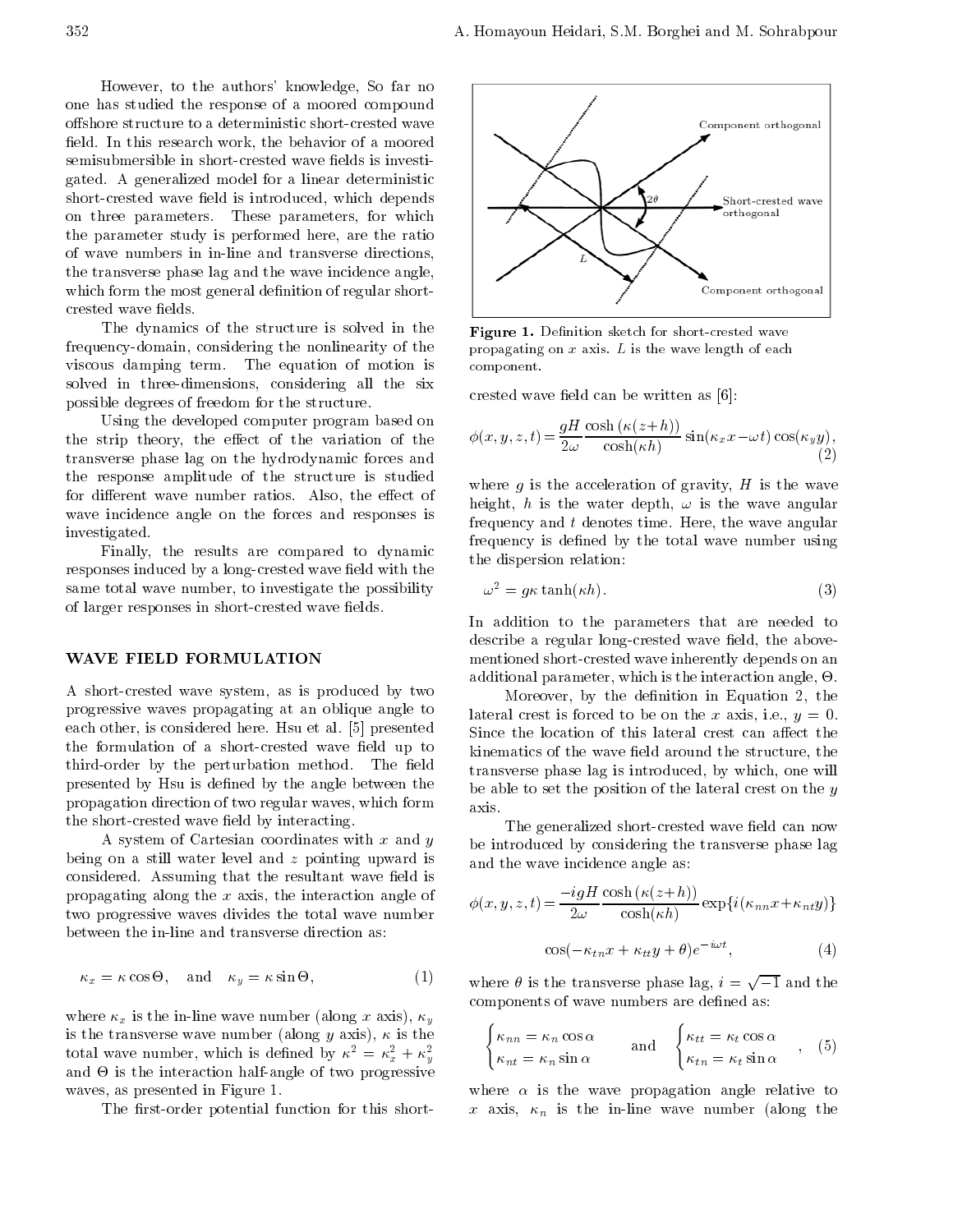propagation direction) and  $\kappa_t$  is the transverse wave number. Note that the n t axis has an angle of  $\alpha$ with the  $x - y$  axis defined above.

The above short-crested wave field can now be defined by three independent parameters, namely the ratio of wave numbers of in-line and transverse directions, the wave propagation angle and the transverse phase lag. The wave number ratio, which is defined as:

$$
\mu = \frac{\kappa_t}{\kappa_n},\tag{6}
$$

can vary from zero, which is the case of a long-crested wave field with  $\kappa_n$  being the total wave number and  $\kappa_t = 0$  up to very large numbers, which present very short-crested wave fields.

The kinematics of the short-crested wave field can now be defined in a matrix form as:

$$
\begin{cases}\nu \\ v \\ w \end{cases} = \frac{gH}{2\omega} \frac{\cosh(\kappa(z+h))}{\cosh(\kappa h)} e^{i(\kappa_{nn}x + \kappa_{nt}y)} \qquad \qquad \text{if } \\ \begin{array}{c}\n\kappa_{nn} & i\kappa_{tn} \\
\kappa_{nt} & i\kappa_{tt} \\
i\kappa \tanh(\kappa(z+h)) & 0\n\end{array} \begin{cases}\n\cos\chi \\
\sin\chi\n\end{cases} e^{-i\omega t}, \qquad \text{if } \\ \begin{array}{c}\n\iota \\
\sin\chi\n\end{array}
$$

and:

$$
\begin{cases}\n\dot{u} \\
\dot{v} \\
\dot{w}\n\end{cases} = \frac{gH}{2} \frac{\cosh(\kappa(z+h))}{\cosh(\kappa h)} e^{i(\kappa_{nn}x + \kappa_{nt}y)} \quad \text{a}
$$
\n
$$
\begin{bmatrix}\n\frac{i\kappa_{nn}}{i\kappa_{nt}} & \frac{\kappa_{tn}}{\kappa_{tt}} \\
\frac{i\kappa_{nt}}{\kappa \tanh(\kappa(z+h))} & 0\n\end{bmatrix} \begin{cases}\n\cos \chi \\
\sin \chi\n\end{cases} e^{-i\omega t}, \quad \text{a}
$$
\n
$$
\begin{bmatrix}\n\frac{i\kappa_{nn}}{i\kappa(t)} & \frac{\kappa_{tn}}{i\kappa(t)} \\
\frac{\kappa_{nt}}{i\kappa(t)} & 0\n\end{bmatrix} \begin{cases}\n\cos \chi \\
\frac{\kappa_{nt}}{i\kappa(t)} & \frac{\kappa_{nt}}{i\kappa(t)}\n\end{cases}
$$

where  $u, v, w$  are the particle velocities in  $x, y$  and z directions, respectively,  $\dot{u}, \dot{v}$  and  $\dot{w}$  are the particle accelerations in  $x, y$  and z directions, respectively and  $\pi$  is the transverse phase expressed as:

$$
\chi = \kappa_{tn} x + \kappa_{tt} y + \theta. \tag{9}
$$

Based on the above model, the first-order dynamic wave pressure due to the short-crested wave system can be defined by the following equation:

$$
p_d(x, y, z, t) = \frac{\rho g H \cosh(\kappa(z + h))}{2} \cosh(\kappa h)
$$

$$
\exp\{i(\kappa_{nn}x + \kappa_{nt}y)\} \cos(\chi)e^{-i\omega t}, \quad (10)
$$

where  $\rho$  is the density of the sea water.

#### DYNAMIC ANALYSIS

The dynamic response equation for the rigid body motion of the semisubmersible in six degrees of freedom

is written based on the Morison loading model. The elongated members of the structure are discretized into small elements to account for the variation of water particle velocities and accelerations.

The general response equation of the moored semisubmersible may be expressed in the following matrix form:

$$
\mathbf{M}\ddot{\mathbf{X}} = \sum_{j} \mathbf{M}_{a}^{j}(\ddot{\xi} - \ddot{\mathbf{X}}) + \sum_{j} \mathbf{F}_{FK}^{j}
$$

$$
+ \sum_{j} \mathbf{B}^{j}|\dot{\xi} - \dot{\mathbf{X}}|(\dot{\xi} - \dot{\mathbf{X}}) - (\mathbf{K}_{h} + \mathbf{K}_{m}(\mathbf{X}))\mathbf{X}, \tag{11}
$$

 $\langle \cdot \rangle$  the Froude-Krylov force vector on the *j*th element where **M** is the physical mass matrix of the structure  $(0 \times 0), j$  is the element index,  $M_a^a$  and  $D^a$  are the -added mass and nonlinear damping matrices for the  $\mu$  and  $\mathbf{\hat{x}}$  and  $\mathbf{\hat{x}}$  are the -vectors of displacement, velocity and acceleration of the center of gravity of the structure, respectively  $(6 \t\times 1)$ ;  $\mathbb{Z}_h$  is the hydrostatic stimulate matrix (6  $\cdot$ b),  $\mathbf{K}_{m}(\mathbf{X})$  is the nonlinear stiffness matrix of the mooring system calculated by the instantaneous structural  $m$ <sub>0</sub>  $\sim$  0), $\zeta$  and  $\zeta$  are the particle velocity and acceleration vectors, respectively (6  $\times$  1) and  $\mathbf{F}_{FK}^{*}$  is  $\mathbf{A}$ . It should be noted that since that since the non-ted that since the since that since the since the since the since the since the since the since the since the since the since the since the since the since the si -is assumed to be irrotational, the particle velocity and acceleration vectors have only three non-zero elements corresponding to the translational degrees, which are defined in Equations 7 and 8.

> In order to decouple the motion of the structure and the velocity vector in <sup>a</sup> nonlinear damping term, Matsushima et al. [14] presented an approximated formulation, which lead to the following restructured motion equation:

$$
(\mathbf{M} + \mathbf{M}_a^t)\ddot{\mathbf{X}} + \mathbf{B}^t|\dot{\mathbf{X}}|\dot{\mathbf{X}} + (\mathbf{K}_h + \mathbf{K}_m(\mathbf{X}))\mathbf{X} = \mathbf{F}(t),
$$
\n(12)

in which  $\mathbf{M}_{a}^{t}$  is the total added mass matrix of the structure, **B** is the total nonlinear damping matrix of the structure and  $F(t)$  is the time-dependent force vector, expressed as:

$$
\mathbf{F}(t) = \sum_{j} \mathbf{M}_{a}^{j} \ddot{\xi} + \sum_{j} \mathbf{F}_{FK}^{j} + \sum_{j} \mathbf{B}^{j} |\dot{\xi}| \dot{\xi}.
$$
 (13)

 (10) interest of the present research, the nonlinear damp-The above equation can be solved using time-domain techniques but in the frequency-domain, which is the ing terms should be linearized. The work-equivalent method can be used for the linearization of the damping terms [15], which results in the following motion equation:

$$
(\mathbf{M} + \mathbf{M}_a^t)\ddot{\mathbf{X}} + \mathbf{B}_e^t|\dot{\mathbf{X}}_0|\dot{\mathbf{X}} + (\mathbf{K}_h + \mathbf{K}_m(\mathbf{X}))\mathbf{X} = \mathbf{F}(t),
$$
\n(14)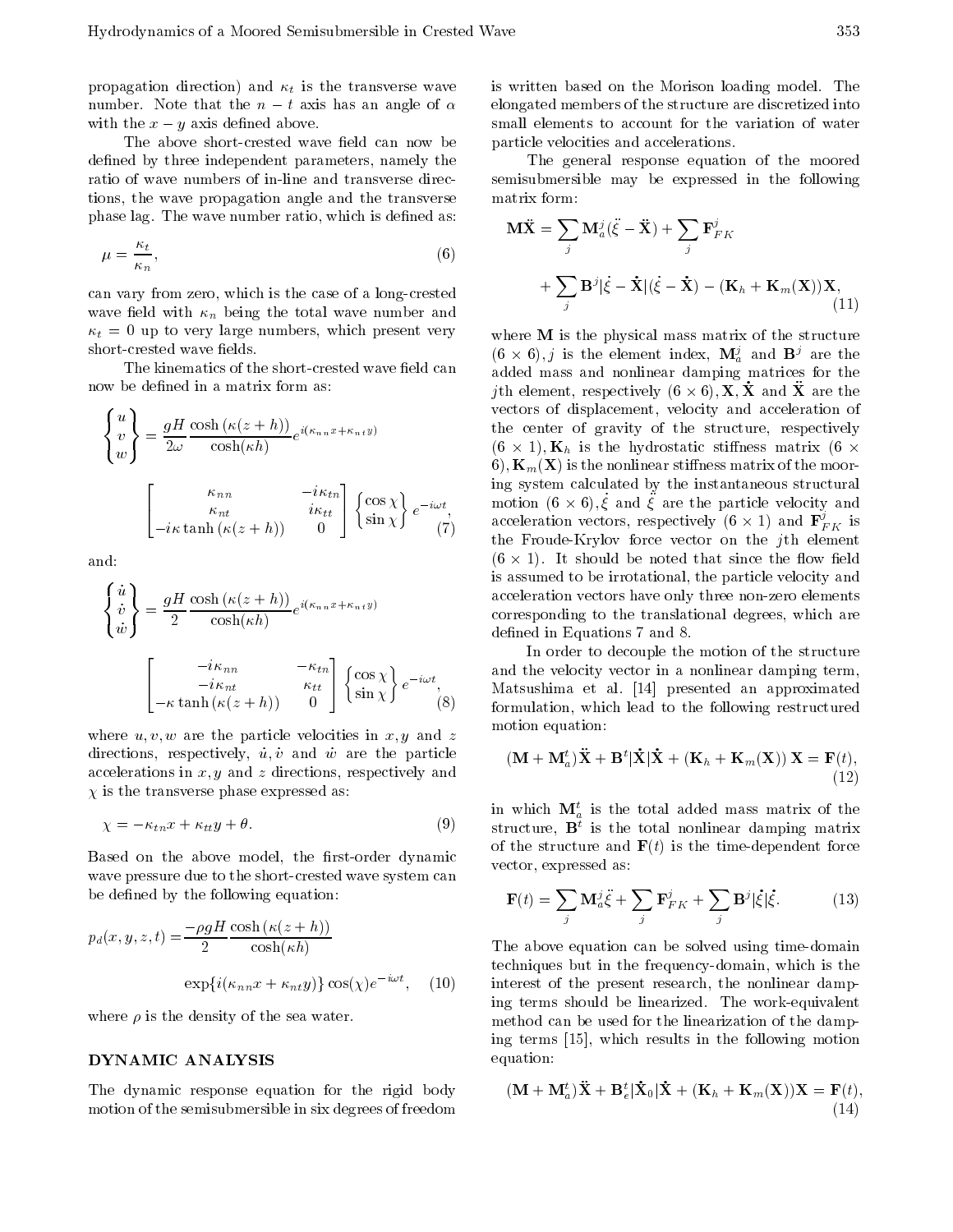$\overline{\phantom{a}}$  2  $\overline{\phantom{a}}$  2  $\overline{\phantom{a}}$  2  $\overline{\phantom{a}}$  2  $\overline{\phantom{a}}$  2  $\overline{\phantom{a}}$  2  $\overline{\phantom{a}}$  2  $\overline{\phantom{a}}$  2  $\overline{\phantom{a}}$  2  $\overline{\phantom{a}}$  2  $\overline{\phantom{a}}$  2  $\overline{\phantom{a}}$  2  $\overline{\phantom{a}}$  2  $\overline{\phantom{a}}$  2  $\overline{\phantom{a}}$  2  $\overline{\phantom{a}}$ 

where  $\mathbf{B}_{e}^{t}$  is the linearized damping matrix and is defined as  $\mathbf{D}_e^+$  =  $\circ \mathbf{D}^+$ / $\circ \pi$  and  $\mathbf{X}_0$  and  $\zeta_0$  are the Fig. amplitude vectors of velocity of the structure and water particles, respectively. Furthermore, the force vector  $\mathbf{F}(t)$  can be rewritten as:

$$
\mathbf{F}(t) = \sum_{j} \mathbf{M}_{a}^{j} \ddot{\xi} + \sum_{j} \mathbf{F}_{FK}^{j} + \sum_{j} \mathbf{B}_{e}^{j} |\dot{\xi}_{0}| \dot{\xi}, \qquad (15)
$$

in terms of linearized damping.

The motion Equation 14 may now be transformed into the frequency-domain by considering the oscillatory nature of both the motion of the structure and the loading term as:

$$
\begin{cases}\n\mathbf{X} = \mathbf{X}_0(\omega)e^{-i\omega t} \\
\mathbf{F} = \mathbf{F}_0(\omega)e^{-i\omega t}\n\end{cases}
$$
\n(16)

where  $\mathbf{X}_0(\omega)$  and  $\mathbf{F}_0(\omega)$  are the amplitudes of motion and force, respectively. The equation can now be solved by an iterative technique, to account for the nonlinearity in damping terms. Based on Equation 16, the motion equation will be reduced to the following form:

$$
\Omega(\omega).\mathbf{X}_0(\omega) = \mathbf{F}_0(\omega),\tag{17}
$$

 $\cdots$  is the frequency-dependent coefficient mass trix and  $\mathbf{F}_0(\omega)$  is the vector of force amplitude, which are defined as:

 $\blacksquare$ 

$$
\begin{bmatrix} \omega^2 (\mathbf{M} + \mathbf{M}_a^t) + (\mathbf{K}_h + \mathbf{K}_m(\mathbf{X})) & i\omega \mathbf{B}_e^t \vert \dot{\mathbf{X}}_0^p \vert_{6 \times 6}, & \mathbf{m} \\ (18) & \mathbf{f} \end{bmatrix}
$$

$$
\mathbf{F}_0(\omega) = \left[ \sum_j \mathbf{M}_a^j \ddot{\xi}_0 + \sum_j (\mathbf{F}_{FK}^j)_0 + \sum_j \mathbf{B}_e^j |\dot{\xi}_0| \dot{\xi}_0 \right]_{6 \times 1} .
$$
 (19)

 (15) amplitude vector of the Froude-Krylov hydrodynamics respectively. In the above equations, 0 is the amplitude vector of water particle acceleration,  $({F}_{FK}^{\ast})_0$  is the force on the  $\jmath$  th element and  $\boldsymbol{\mathrm{X}}_0^{\boldsymbol{\mathrm{c}}}$  denotes the velocity amplitude of the structural motion calculated at the previous iteration step.

> Here, the mooring system stiffness matrix is calculated based on the actual excursion of the structure from the equilibrium position at each iteration step. Therefore, the nonlinear behavior of the mooring lines during large motions would be taken into account.

#### RESULTS

<sup>A</sup> computer program for frequency-domain response analysis of moored offshore structures, based on the above-described method of dynamic analysis and the generalized short-crested wave field model, is developed. The geometry of the structure is imported into the program, based on super elements such as columns or pontoons. The discretization of the elongated members is performed automatically by the program, given the degree of accuracy. For the mooring system, <sup>a</sup> general spread mooring is considered where the geometry of the mooring lines and other physical specifications are among the inputs of the program.

The hydrodynamic forces and moments on the structure and the response amplitude of the semisubmersible are calculated within the specied range of frequencies using <sup>a</sup> unit wave height. Figure 2 shows



Figure 2. The data 
ow and solution process diagram of the computer code.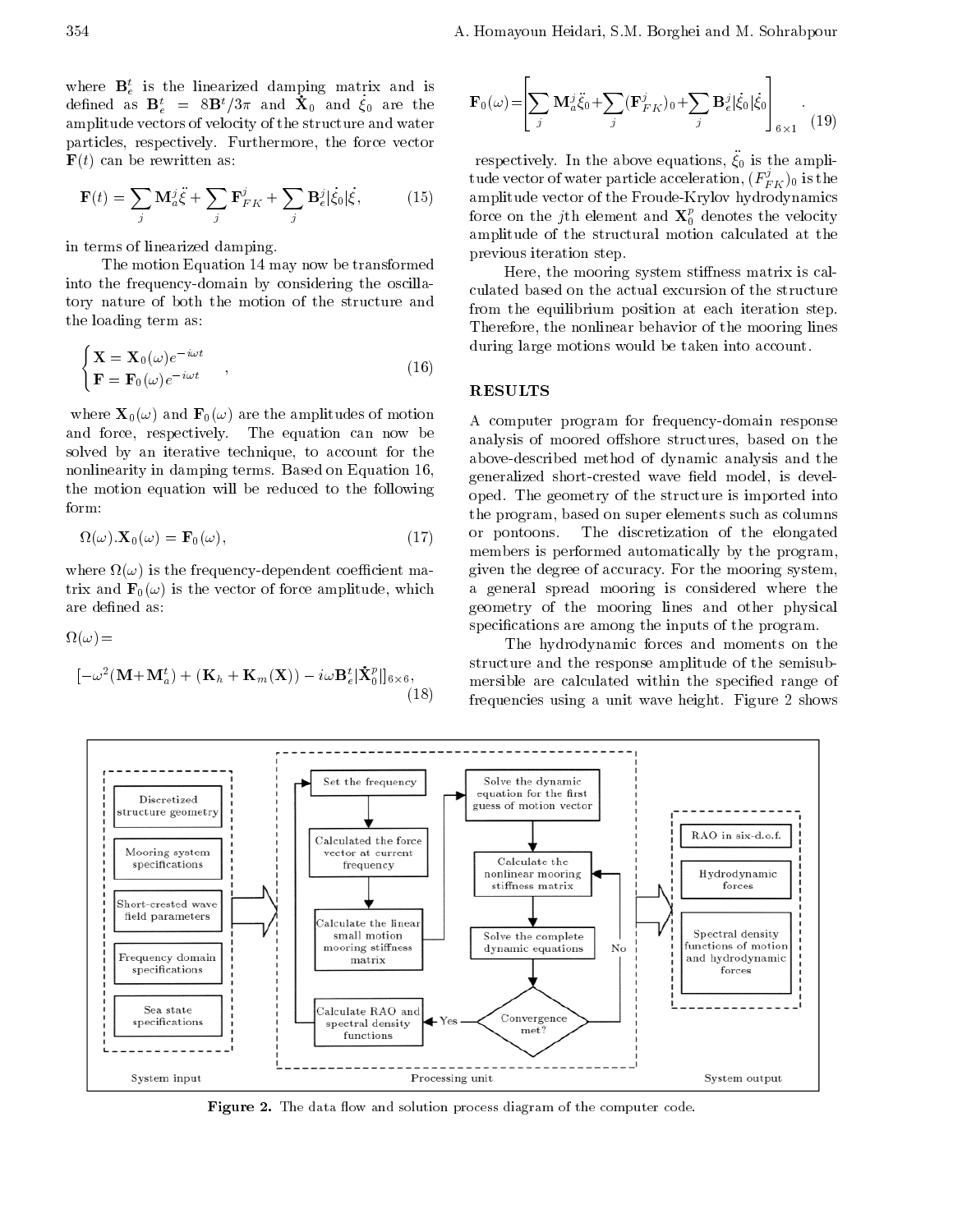the data flow and an overview of the solution procedure in the code.

The results are presented for <sup>a</sup> semisubmersible moored to the sea bottom by <sup>a</sup> symmetrical spread mooring system containing eight mooring lines. The geometrical specications of the structure and the mooring system layout of the semisubmersible are illustrated in Figure 3.

In the following study, three cases for the wave number ratio are considered. The first one is a unit wave number ratio ( $\mu = 1.0$ ) that generates a similar pattern of wave crests in both in-line and transverse directions. The second case is  $\mu = 0.6$ , which is the case for  $\kappa_t$  <  $\kappa_n$  and corresponds to a larger wavelength along the transverse direction. Finally <sup>=</sup> 1:5 is considered, which is approximately the opposite situation of the previous case and simulates a case of  $\kappa_t > \kappa_n$ .

Since the energy of a short-crested wave field is distributed in two horizontal directions, namely inline and transverse, <sup>a</sup> proper way to investigate and compare the horizontal forces and response of the structure to the one of the long-crested wave fields, is to use the resultant horizontal motion and forces caused by both surge and sway degrees of freedom, which are calculated as:

$$
x_r = \sqrt{\mathbf{X}_1^2 + \mathbf{X}_2^2} \quad \text{and} \quad f_r = \sqrt{\mathbf{F}_1^2 + \mathbf{F}_2^2},\tag{20}
$$

where the subscripts  $1$  and  $2$  denote the first and second elements of the displacement and force vectors corresponding to the two horizontal degrees of freedom.

Therefore in the following graphs, the horizontal resultant degree is used as a substitute for two translational horizontal degrees, namely surge and sway, both for forces and for responses. However, to illustrate the activation of transverse motion, the response of the sway mode is also included on the graphs.

## Effect of Transverse Phase Lag

Here, the effect of transverse phase lag in each of the above mentioned cases for  $\mu$  is investigated. Three values for transverse phase lag is considered, namely  $\sigma = 0$ , 45 and 90.

Figures <sup>4</sup> and <sup>5</sup> show the hydrodynamic forces and moments in different directions and the response amplitude operators for different modes of motion for the case of  $\mu = 0.6$ . The graphs show that the forces and responses in the horizontal resultant component are both greater for  $\theta = 0^{\circ}$  and the peak frequencies only slightly differ for various phase lags. This is also true for heave force and response, except for  $\theta = 90^{\circ}$ 



Figure 3. The geometrical specications and mooring system layout of the semisubmersible.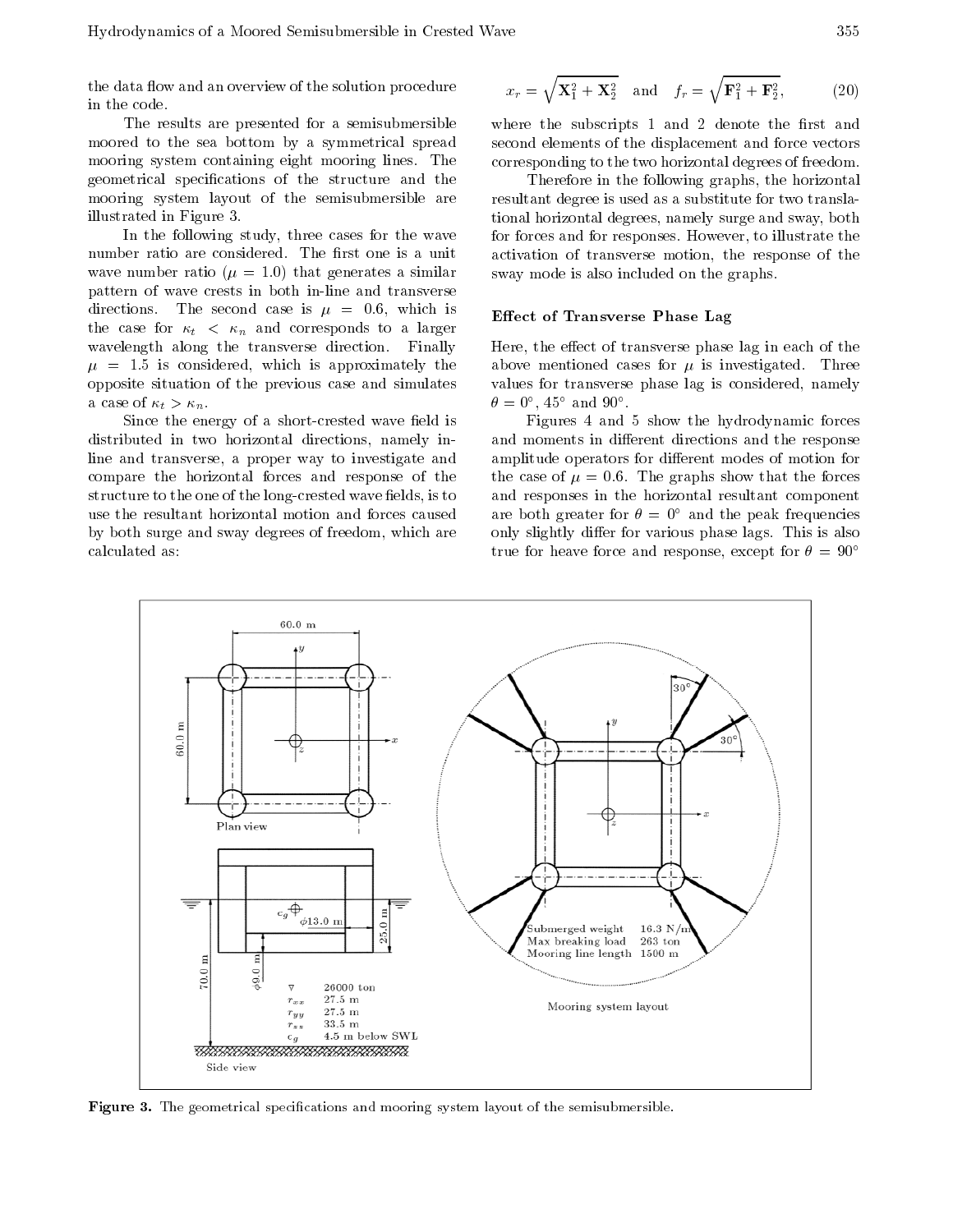

**Figure 4.** The hydrodynamic forces and moments for different values of transverse phase lag,  $\mu = 0.6$  and  $\alpha = 0$  .



**Figure 5.** The response amplitude operators for different values of transverse phase lag,  $\mu = 0.6$  and  $\alpha = 0$  .

where heave motion no longer exists. In fact, in the case of  $\sigma = 90$ , the vertical forces in positive and negative  $-$  rea sides of the  $x$  axis cancel each other but, on the other hand, the roll moment reaches its maximum value over the whole range of frequency. The roll is not activated at  $\sigma = 0$  . The pitch moment and response follow the  $\qquad$  i.t same pattern as the heave mode. The behavior of the

yaw degree of freedom is the same as the roll as it reaches its maximum at  $\theta = 90^{\circ}$  and it is dormant at  $\sigma = \sigma$ .

Figure <sup>6</sup> shows the response amplitude of the structure in the case of unit wave number ratio,  $\mu =$ 1:0. As can be immediately concluded from the graphs, the horizontal motion is not sensitive to the transverse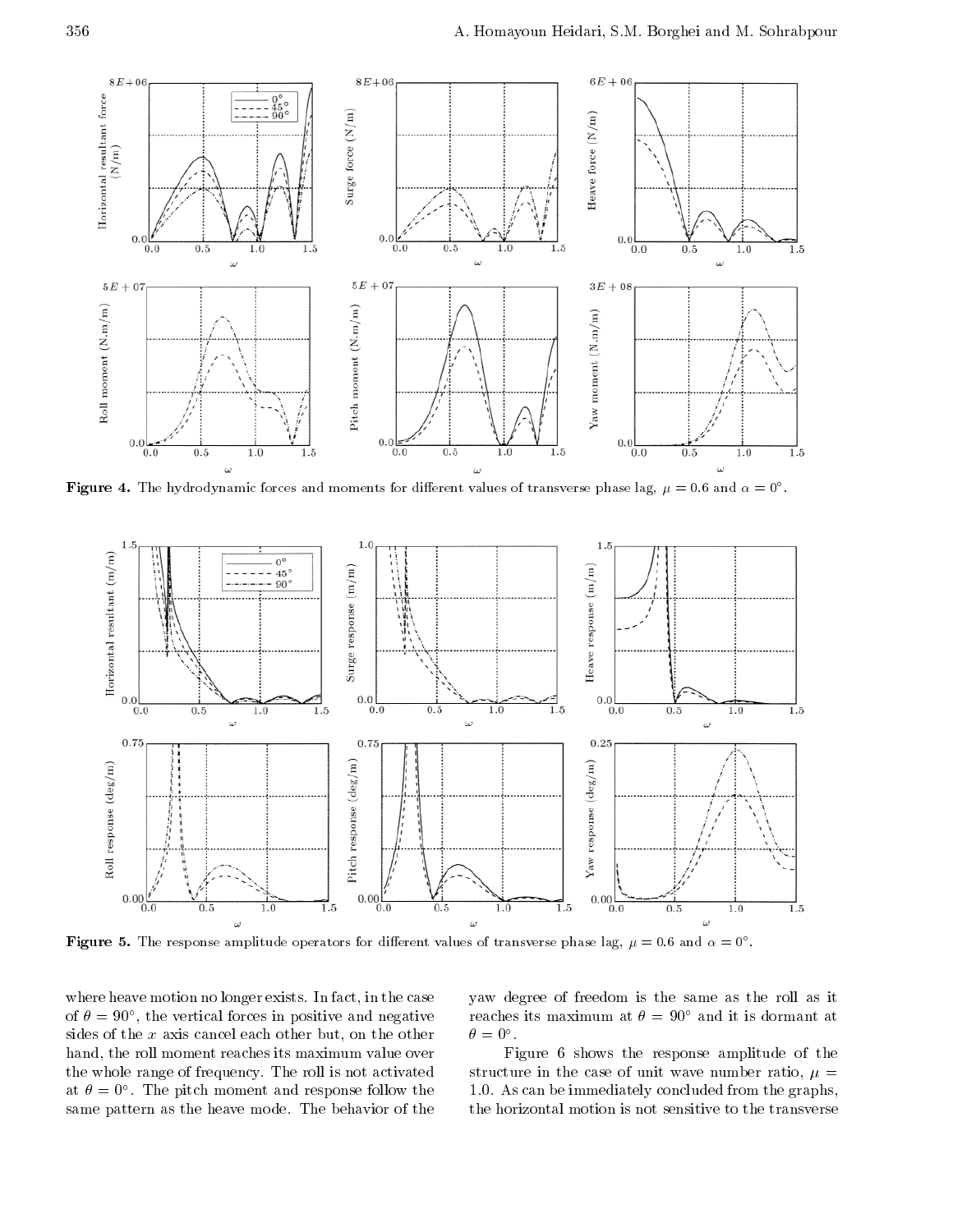

**Figure 0.** The response amplitude operators for different values of transverse phase lag,  $\mu=$  0.1 and  $\alpha=$  0°. The yaw response is absent due to symmetry of wave pattern around the structure.



**Figure** 7. The response amplitude operators for different values of transverse phase lag,  $\mu = 1.5$  and  $\alpha = 0$  .

phase lag, which is expected. The heave, roll and pitch motions show the same pattern as the previous case of  $\mu \sim 1$ . The yaw motion is at rest in this case, even for  $\mu$  $\sigma > 0$ , due to the symmetry of the wave pattern.

The last case,  $\mu = 1.5$ , is illustrated in Figure 7.

The horizontal resultant shows an exactly opposite behavior to that of  $\mu$  < 1, having its maximum response in  $\sigma = 90$ . Other degrees of freedom show the same trend of change with  $\theta$ , as in other values of the wave number ratio.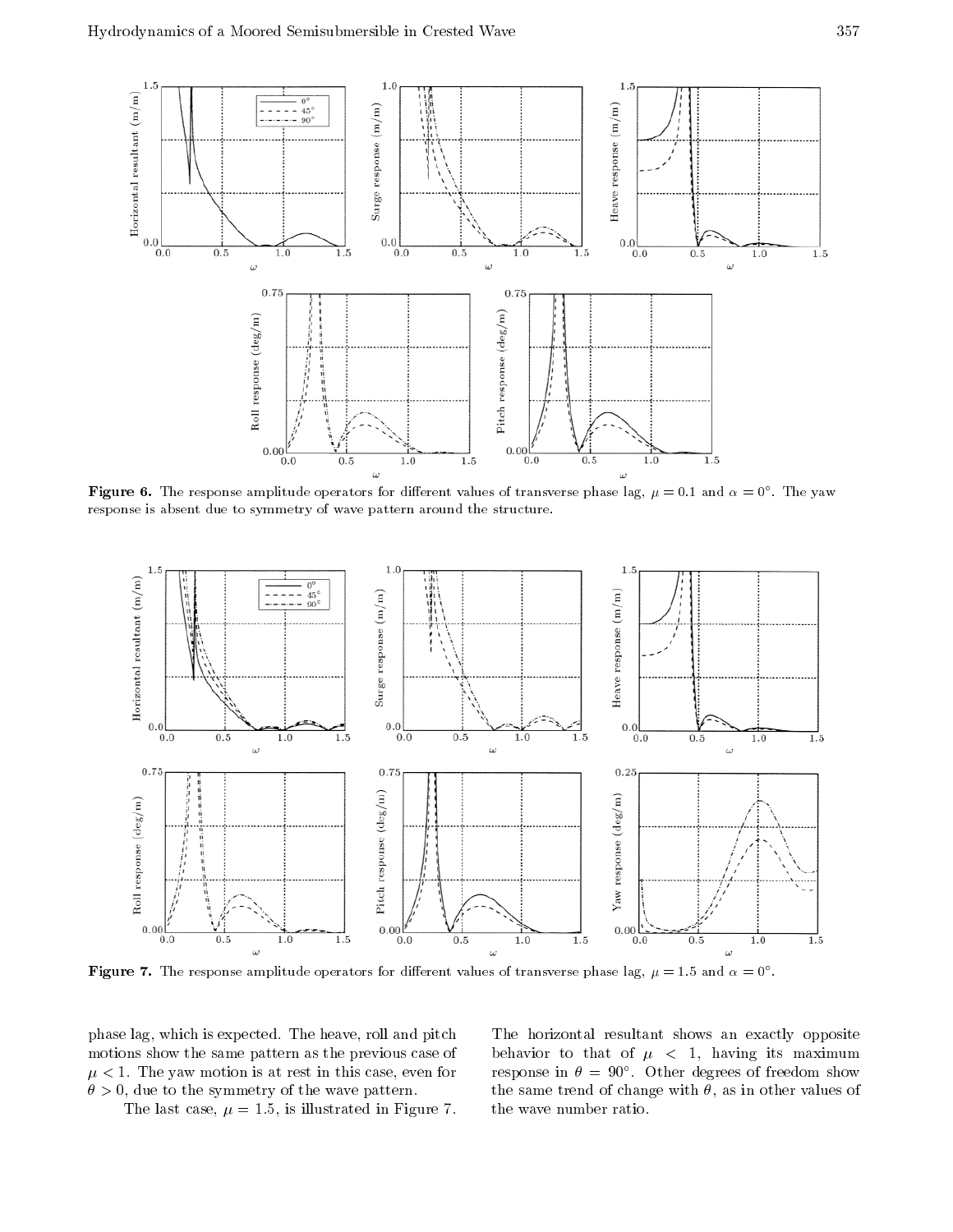## Effect of Wave Incidence Angle

Effect of wave incidence Angle<br>Using the obtained trend about the sensitivity of forces<br>and motions to the transverse phase lag value, the<br>study of the effect of the wave incidence angle is limited<br>to those cases of  $\theta$  and motions to the transverse phase lag value, the study of the effect of the wave incidence angle is limited to those cases of  $\theta$  in which the corresponding response amplitude operator is maximized. The effect of the  $\begin{array}{c} \pi \leftarrow 0.0 \mid \frac{1}{100} \end{array}$ wave incidence angle is investigated based on three values, namely:  $\alpha = 0$  ,  $30$  and  $60$  . For each value incidence angles are presented. For the sake of brevity, only the motion response amplitudes are presented.

of the wave number ratio, the results of different wave<br>incidence angles are presented. For the sake of brevity,<br>only the motion response amplitudes are presented.<br>Figure 8 shows the effect of wave incidence angle<br>in case Figure 8 shows the effect of wave incidence angle in case of  $\mu$  < 1. The horizontal resultant motion response for both  $30^{\circ}$  and  $60^{\circ}$  are the same and are mostly larger than that of head sea, except in a small range of frequencies around  $\omega \approx 1.4$  rad/sec. The roll and pitch degrees have greater response amplitude for head sea in most of the frequency range, compared to those of an oblique incidence of waves. The transverse phase lag is declared at each graph.

The case of  $\mu = 1.0$  is illustrated in Figure 9. The case of  $\mu = 1.0$  is illustrated in Figure 9.<br>It is obvious that due to the symmetry of the wave<br>pattern in this case, both oblique seas have the same<br>response curve for horizontal resultant motion. Both<br>angles of inc pattern in this case, both oblique seas have the same  $\begin{bmatrix} 2 \ 2 \ 3 \end{bmatrix}$ <br>response curve for horizontal resultant motion. Both response curve for horizontal resultant motion. Both angles of incidence exert, approximately, the same peak response compared to that of head sea, except that the peak frequency is shifted to <sup>a</sup> lower value. The roll and pitch motions have their maximum response curve moment, which was at rest in  $\mu = 1.0$  for head sea, shows a notable response for oblique seas.

in head sea, just like the case of  $\mu < 1.0$ . The yaw<br>moment, which was at rest in  $\mu = 1.0$  for head sea,<br>shows a notable response for oblique seas.<br>The case of  $\mu = 1.5$  is shown in Figure 10, where<br>horizontal motion ha The case of  $\mu = 1.5$  is shown in Figure 10, where horizontal motion has its maximum response peak in the case of oblique waves and a lower peak frequency than that of head sea. The roll and pitch again show  $\frac{3}{2}$  <sub>0.0</sub> the same behavior by having their maximum response



**Figure 8.** The response amplitude operators for different  $\qquad$ values of wave incidence angle,  $\mu = 0.6$ .



Figure 9. The response amplitude operators for dierent values of wave incidence angle,  $\mu = 1.0$ .



Figure 10. The response amplitude operators for different values of wave incidence angle,  $\mu = 1.5$ .

in head sea over the whole range of frequency. Finally, the yaw moment has its maximum response curve in head sea and an equal behavior for both oblique angles of wave incidence.

In none of the above cases, a considerable sensitivity of heave response to wave incidence angle has been observed, as expected.

#### Comparison with Long-Crested Wave Field

According to the previously described results on the effect of transverse phase lag, comparisons will be made between the response of the semisubmersible in longand short-crested wave fields for both cases of  $\theta = 0^{\circ}$ and  $90^\circ$ .

The first case, illustrated in Figure 11, shows the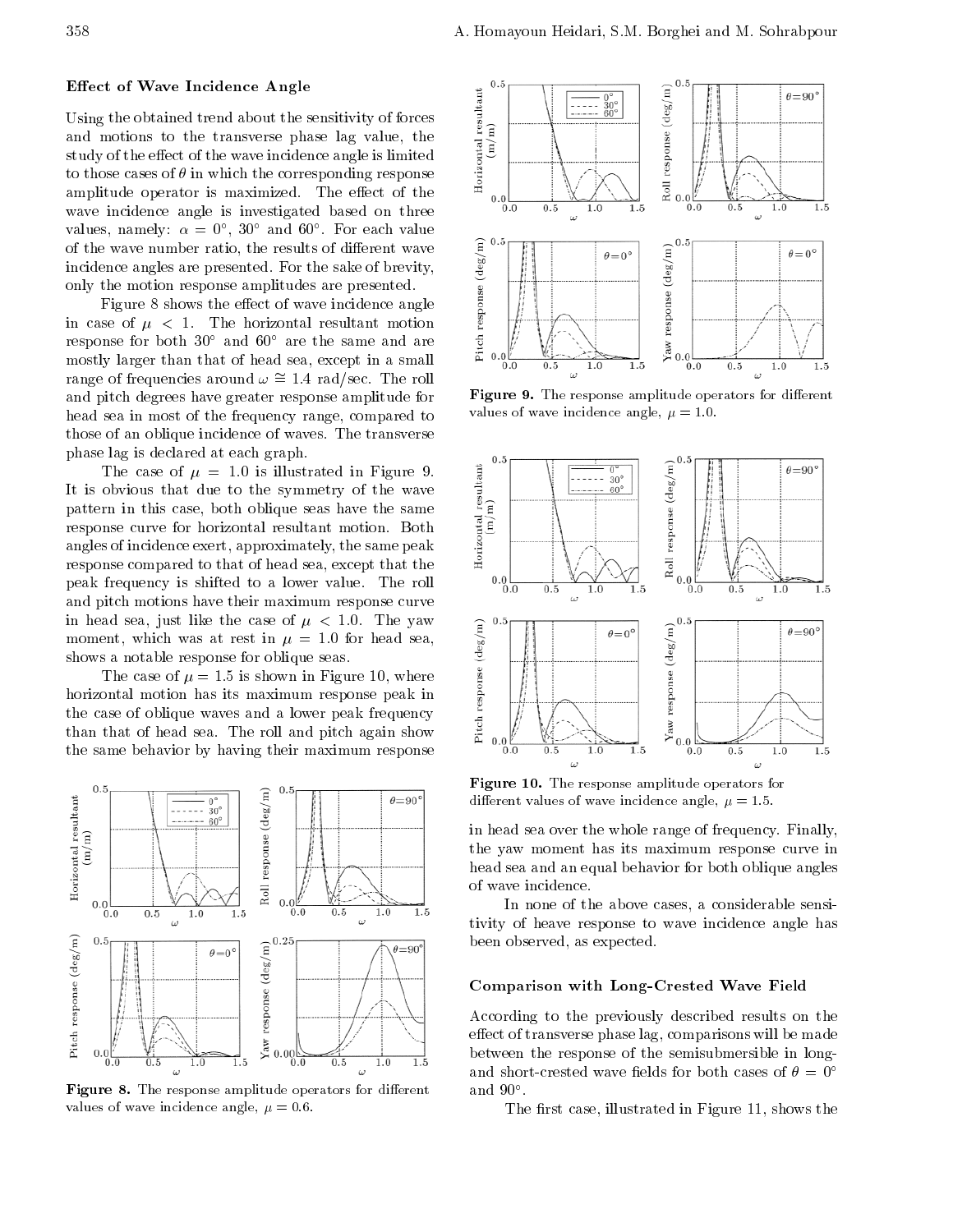response curves for different values of the wave number<br>ratio, in case of no transverse phase lag, i.e.,  $\theta = 0^{\circ}$ .<br>Only four selected graphs, which show considerable<br>deviation between long- and short-crested results, a ratio, in case of no transverse phase lag, i.e.,  $\theta = 0^{\circ}$ . Only four selected graphs, which show considerable deviation between long- and short-crested results, are shown in this figure.

It can be concluded from the graphs that the response to the short-crested wave field is considerably  $\begin{bmatrix} 0.0 \end{bmatrix}$   $\begin{bmatrix} 0.0 \end{bmatrix}$ higher than that of the long-crested, in case of a  $30^{\circ}$ incidence angle in the mid-frequencies range. There is also a small range of frequency, in which the response is<br>higher for a short-crested wave in a head sea. However,<br>in other regions, the horizontal resultant motion is<br>mostly higher for a long-crested incident wave.<br>The pi higher for a short-crested wave in a head sea. However, in other regions, the horizontal resultant motion is mostly higher for a long-crested incident wave.

The pitch response in <sup>a</sup> short-crested sea is notably higher for the mid-frequency range in the head  $\overline{\vec{z}}_{0.0}$   $\overline{\vec{z}}_{0.0}$ sea, but still lower in low frequencies.

Finally, the yaw moment for a short-crested field in  $\theta = 0$  and  $\alpha = 30$ , is nearly equal to that of the  $\Gamma$ long-crested waves, but, in the high frequencies, i.e. around  $\omega = 1.5$  rad/sec, it is almost doubled.

Figure <sup>12</sup> shows another set of graphs which  $\limsup$  in the case of  $\sigma = \delta 0$  . The same situation angle governs the horizontal resultant motion degree, where the response to the short-crested wave field is higher for an oblique sea around the mid-frequency range and lower for most of the other regions. The roll motion is illustrated for head sea. This mode, which is dormant in cases of long-crested wave fields, is activated in shortcrested wave fields. The same goes for the yaw motion degree, where it is activated and notably high for the short-crested field and dormant for long-crested waves.

## **CONCLUSION**

In the present paper, the response of a moored semisubmersible to a short-crested wave field is analyzed. The



Figure 11. Response of the structure in long- and  $\texttt{short-crested}$  wave fields,  $\theta = 0^\circ$  .



Figure 12. Response of the structure in long- and short-crested wave fields,  $\theta = 90^\circ$ .

effect of the transverse phase lag and the wave incidence angle of a short-crested sea on the response of the vessel in different wave number ratios are studied. Finally the critical cases are designated and compared with the response of the vessel in a long-crested wave field.

In <sup>a</sup> symmetric loading, the values of the transverse phase lag affect the activation and response amplitude of some degrees of freedom that are at rest in a long-crested wave field loading.

The response of the vessel in <sup>a</sup> short-crested wave field is highly affected by the value of angle of incidence. An oblique sea induces a higher response in the horizontal resultant motion and <sup>a</sup> lower response in other modes of motion.

The horizontal resultant motion is more excited in an oblique short-crested sea, compared to long-crested waves with the same incidence angle, while, in head sea, it is higher for long-crested waves over most of the frequency range. The pitch motion is also higher in short-crested waves within the mid-frequency range for head seas. Also, the roll and yaw motion, which are at rest for head sea in long-crested wave fields, becomes activated and considerably high (in case of roll) for a short-crested sea. Furthermore, in short-crested seas, the heave motion of the vessel is always equal or lower than that of the long-crested wave field. The transverse phase lag has a reducing effect on heave motion, by shifting <sup>a</sup> portion of the energy of this mode to roll and pitch degrees of freedom.

Finally, it can be concluded that short-crested wave fields can induce higher dynamic response amplitudes in moored vessels in certain degrees of freedom and in certain ranges of frequency. Therefore, its effect on certain items of design criteria, such as limitations on horizontal acceleration, rotation amplitude and mooring line forces, should be studied more explicitly.